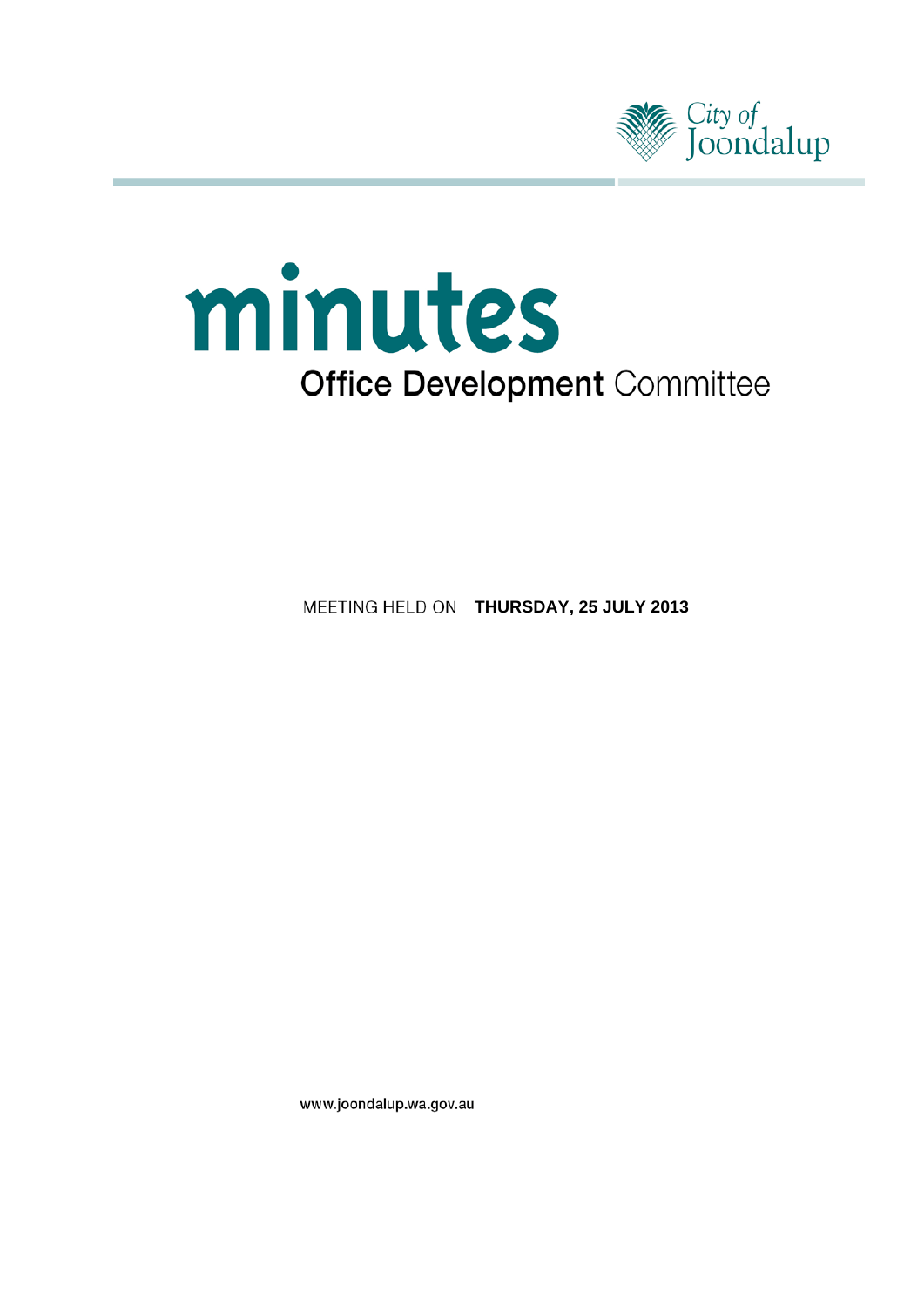# **TABLE OF CONTENTS**

| Item No. | <b>Title</b>                                                                                                                                                  | Page No.       |
|----------|---------------------------------------------------------------------------------------------------------------------------------------------------------------|----------------|
|          | <b>Declaration of Opening</b>                                                                                                                                 | 3              |
|          | <b>Public Question Time</b>                                                                                                                                   | 4              |
|          | <b>Public Statement Time</b>                                                                                                                                  | 4              |
|          | Apologies/Leave of absence                                                                                                                                    | 4              |
|          | <b>Confirmation of Minutes</b>                                                                                                                                | 4              |
|          | Announcements by the Presiding Member without discussion                                                                                                      | 4              |
|          | <b>Declarations of Interest</b>                                                                                                                               | 4              |
|          | Identification of matters for which the meeting may sit behind<br>closed doors                                                                                | 4              |
|          | Petitions and deputations                                                                                                                                     | 5/7            |
|          | Motion to go behind closed doors - [02154, 08122]                                                                                                             | 5              |
|          | Reports                                                                                                                                                       | 6              |
| 1        | Confidential - Joondalup City<br>Centre<br>Office<br>Commercial<br>Development<br>- State<br>Government Expression<br>of<br>Interest<br>Submission - [103036] | 6              |
|          | Motion to go to open doors - [02154, 08122]                                                                                                                   | $\overline{7}$ |
|          | Petitions and deputations                                                                                                                                     | 7/5            |
|          | Motions of which previous notice has been given                                                                                                               | 7              |
|          | Requests for Reports for future consideration                                                                                                                 | $\overline{7}$ |
|          | Closure                                                                                                                                                       | $\overline{7}$ |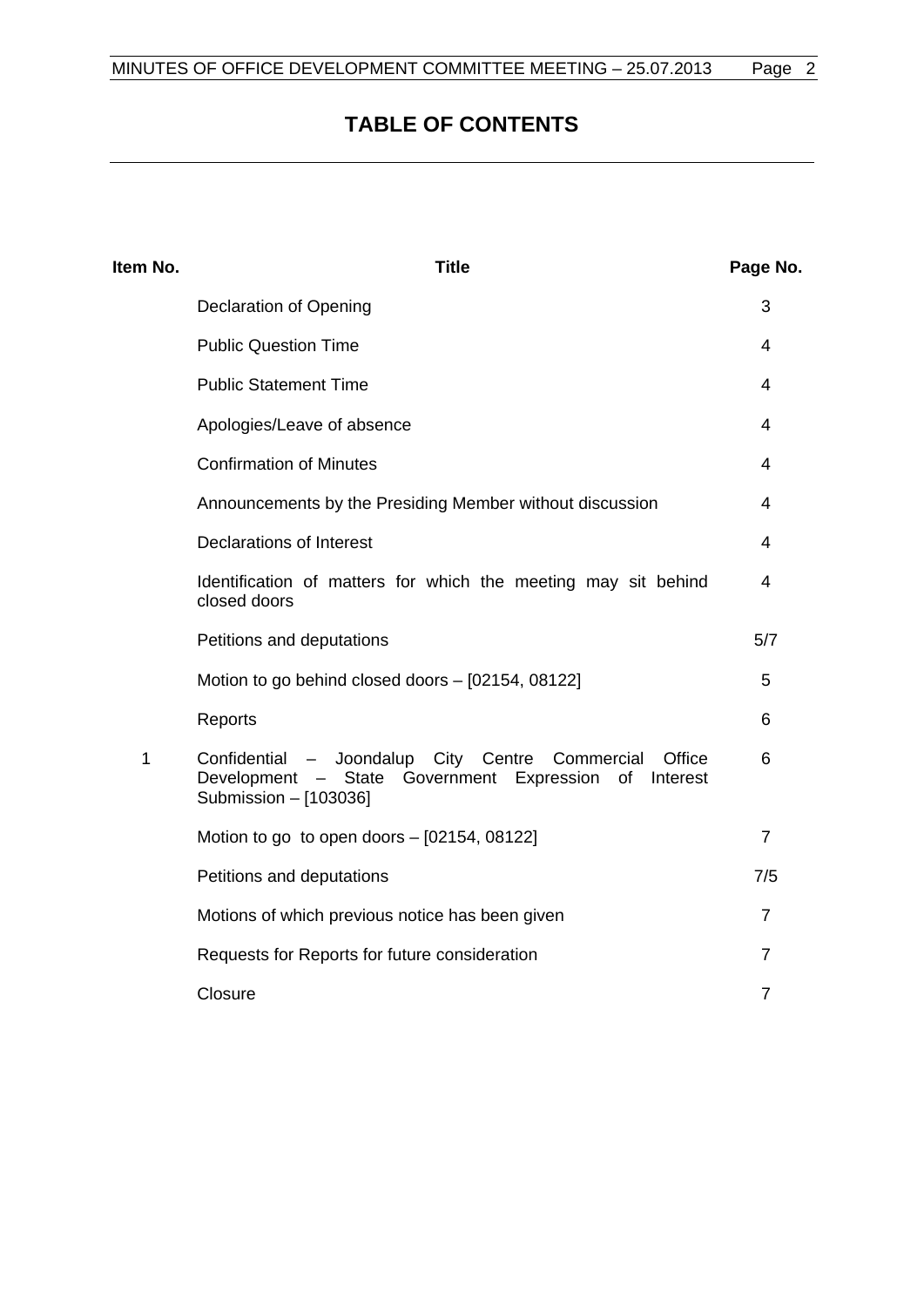# **CITY OF JOONDALUP**

#### **MINUTES OF THE OFFICE DEVELOPMENT COMMITTEE MEETING HELD IN CONFERENCE ROOM 1, JOONDALUP CIVIC CENTRE, BOAS AVENUE, JOONDALUP ON THURSDAY, 25 JULY 2013.**

#### **ATTENDANCE**

#### **Committee Members:**

| Mayor Troy Pickard | <b>Presiding Member</b>                     |  |  |
|--------------------|---------------------------------------------|--|--|
| Cr Liam Gobbert    |                                             |  |  |
| Cr Kerry Hollywood | <b>Deputy Presiding Member</b>              |  |  |
| Cr Tom McLean, JP  |                                             |  |  |
| Mr Garry Hunt      | <b>Chief Executive Officer</b>              |  |  |
| Ms Dale Page       | Director Planning and Community Development |  |  |
|                    |                                             |  |  |

#### **Observer:**

Cr Brian Corr

#### **Officers:**

| Mr Brad Sillence            | <b>Manager Governance</b>        |
|-----------------------------|----------------------------------|
| Mr Blignault Olivier        | <b>Manager City Projects</b>     |
| <b>Mrs Genevieve Hunter</b> | <b>Executive Project Officer</b> |
| Mrs Lesley Taylor           | Governance Officer               |

#### **Guests:**

Mr Simon Moen Technical Advisor, Partner - Jackson McDonald Lawyers<br>Mr Julius Skinner Jackson McDonald Lawyers Jackson McDonald Lawyers Mr Brett Lovett Seven Capital Mr Jason Willoughby Willoughby Property Ltd<br>
Ms Libby Gui 
Willoughby COV Architects Ms Libby Guj

#### <span id="page-2-0"></span>**DECLARATION OF OPENING**

The Presiding Member declared the meeting open at 5.42pm.

There were no members of the public or press in attendance.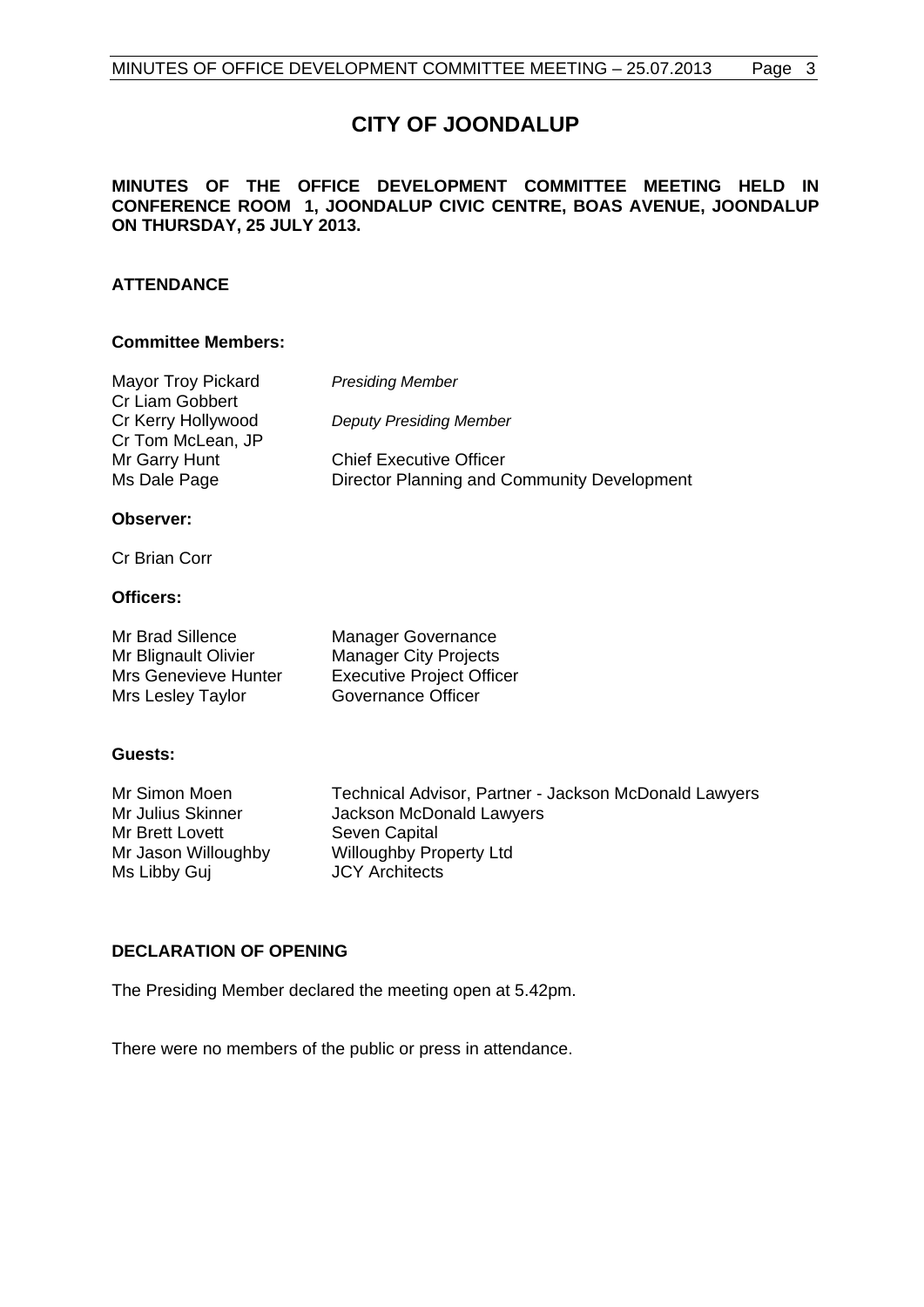### <span id="page-3-0"></span>**PUBLIC QUESTION TIME**

Nil.

#### <span id="page-3-1"></span>**PUBLIC STATEMENT TIME**

Nil.

## <span id="page-3-2"></span>**APOLOGIES/LEAVE OF ABSENCE**

#### **Leave of Absence previously approved**

| <b>Cr Christine Hamilton-Prime</b> | 20 July to 30 July 2013 inclusive.     |
|------------------------------------|----------------------------------------|
| Cr Russ Fishwick, JP               | 12 August to 16 August 2013 inclusive. |
| Cr Teresa Ritchie                  | 12 August to 16 August 2013 inclusive. |
| Cr Brian Corr                      | 13 August to 17 August 2013 inclusive. |

#### <span id="page-3-3"></span>**CONFIRMATION OF MINUTES**

#### MINUTES OF THE OFFICE DEVELOPMENT COMMITTEE HELD ON 6 MAY 2013 AND RECONVENED ON 25 JUNE 2013

**MOVED Cr Gobbert, SECONDED Cr McLean that the minutes of the meeting of the Office Development Committee held on 6 May 2013 and reconvened on 25 June 2013 be confirmed as a true and correct record.**

#### **The Motion was Put and CARRIED (6/0) CARRIED (6/0)**

**In favour of the Motion:** Mayor Pickard, Crs Gobbert, Hollywood, McLean, Mr Hunt and Ms Page.

#### <span id="page-3-4"></span>**ANNOUNCEMENTS BY THE PRESIDING MEMBER WITHOUT DISCUSSION**

Nil.

#### <span id="page-3-5"></span>**DECLARATIONS OF INTEREST**

Nil.

#### <span id="page-3-6"></span>**IDENTIFICATION OF MATTERS FOR WHICH THE MEETING MAY SIT BEHIND CLOSED DOORS**

Item1 Confidential – Joondalup City Centre Commercial Office Development – State Government Expression of Interest Submission – [103036]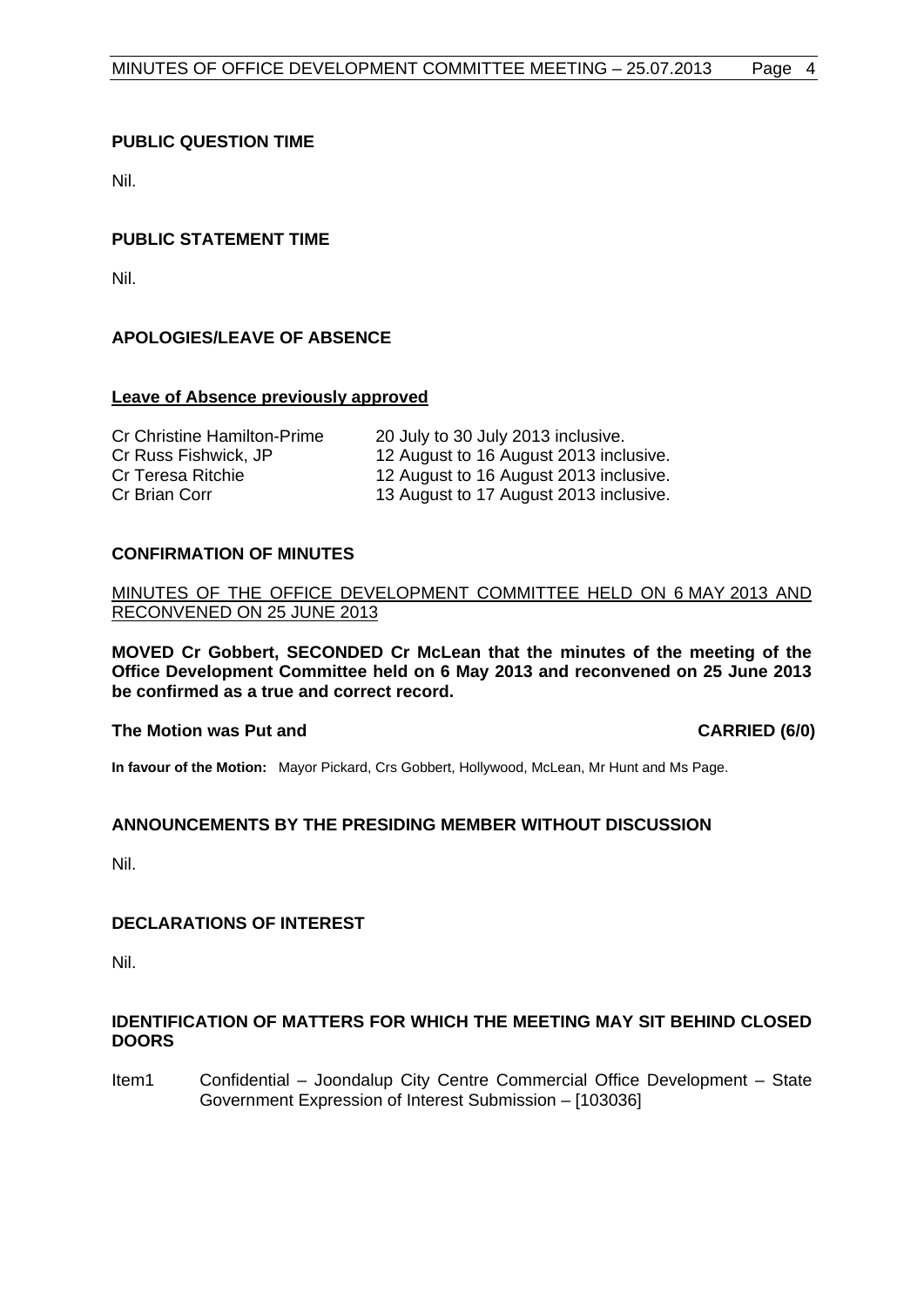### <span id="page-4-0"></span>**PETITIONS AND DEPUTATIONS**

This matter was dealt with later in the meeting after Motion to go to Open Doors.

#### <span id="page-4-1"></span>**MOTION TO GO BEHIND CLOSED DOORS – [02154, 08122]**

**MOVED Mr Hunt, SECONDED Ms Page that the Office Development Committee:**

- **1 in accordance with Sections 5.23(2)(c) and 5.23(2)(e)(ii) of the** *Local Government Act 1995* **and Clause 67 of the City's** *Standing Orders Local Law 2005***, RESOLVES to close the meeting to members of the public to consider the following item:** 
	- **1.1 Item 1 Confidential – Joondalup City Centre Commercial Office Development – State Government Expression of Interest Submission.**
- **2 PERMITS the following Elected Member, employees and external persons to remain in the room during discussion on Item 1 while the meeting is sitting behind closed doors as detailed in Part 1 above:**
	- **Cr Brian Corr;**
	- **Manager Governance, Mr Brad Sillence;**
	- **Manager City Projects, Mr Blignault Olivier;**
	- **Executive Project Officer, Mrs Genevieve Hunter:**
	- **Governance Officer, Mrs Lesley Taylor;**
	- **Technical Advisor, Partner – Jackson McDonald Lawyers, Mr Simon Moen;**
	- **Jackson McDonald Lawyers, Mr Julius Skinner;**
	- **Willoughby Property Ltd, Mr Jason Willoughby;**
	- **Representative from Seven Capital, Mr Brett Lovett;**
	- **Representative from JCY Architects, Ms Libby Guj.**

#### **The Motion was Put and CARRIED (6/0) CARRIED (6/0)**

**In favour of the Motion:** Mayor Pickard, Crs Gobbert, Hollywood, McLean, Mr Hunt and Ms Page.

*The meeting was closed at 5.45pm. There were no members of the public or press present at that time.*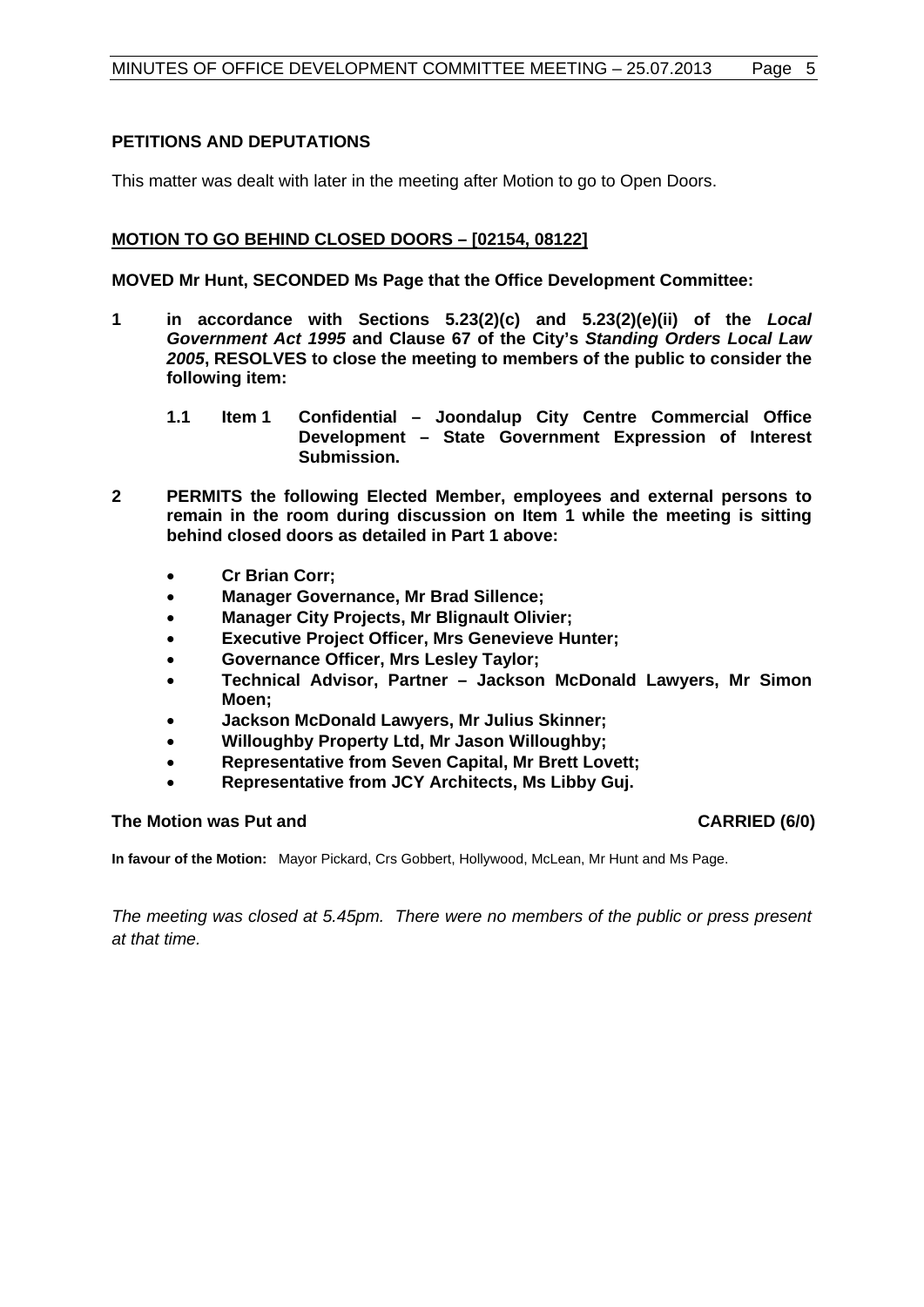## <span id="page-5-0"></span>**REPORTS**

## <span id="page-5-1"></span>**ITEM 1 CONFIDENTIAL – JOONDALUP CITY CENTRE COMMERCIAL OFFICE DEVELOPMENT - STATE GOVERNMENT EXPRESSION OF INTEREST SUBMISSION**

| <b>WARD</b>                           | North                                                                                              |                                                                                                                     |  |
|---------------------------------------|----------------------------------------------------------------------------------------------------|---------------------------------------------------------------------------------------------------------------------|--|
| <b>RESPONSIBLE</b><br><b>DIRECTOR</b> | Mr Garry Hunt<br><b>Chief Executive Officer</b>                                                    |                                                                                                                     |  |
| <b>FILE NUMBER</b>                    | 103036, 101515                                                                                     |                                                                                                                     |  |
| <b>ATTACHMENTS</b>                    | Attachment 1                                                                                       | Draft City of Joondalup Submission -<br>Expression of Interest: Joondalup Office<br>Accommodation Requirement.      |  |
|                                       | (Please Note: This attachment is confidential and will appear in<br>the official Minute Book only) |                                                                                                                     |  |
| <b>AUTHORITY / DISCRETION</b>         | Council (that is for 'noting').                                                                    | Information - includes items provided to Council for<br>information purposes only that do not require a decision of |  |

This report is confidential in accordance with sections 5.23(2)(c) and 5.23(2)(e)(ii) of the *Local Government Act 1995*, which also permits the meeting to be closed to the public for business relating to the following:

- *A contract entered into, or which may be entered into, by the local government and which relates to a matter to be discussed at the meeting;*
- *A matter that if disclosed would reveal information that has a commercial value to a person.*

A full report was provided to Elected Members under separate cover. The report is not for publication.

**MOVED Mr Hunt, SECONDED Cr Gobbert that the Office Development Committee NOTES the information contained within this report in relation to the City of Joondalup Submission – Expression of Interest: Joondalup Office Requirement.**

#### **The Motion was Put and CARRIED (6/0) CARRIED (6/0)**

**In favour of the Motion:** Mayor Pickard, Crs Gobbert, Hollywood, McLean, Mr Hunt and Ms Page.